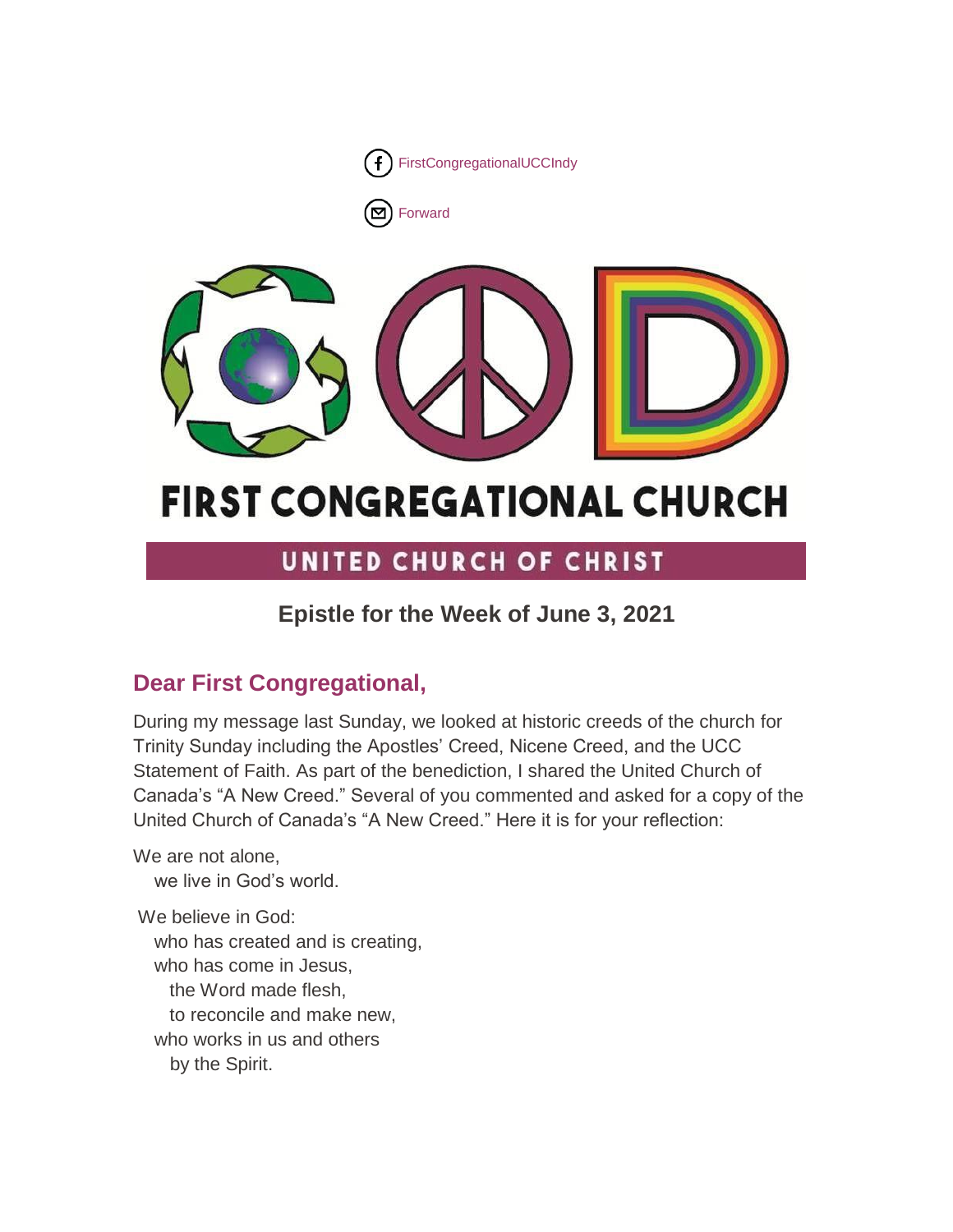We trust in God.

We are called to be the Church:

to celebrate God's presence,

to live with respect in Creation,

to love and serve others,

to seek justice and resist evil,

 to proclaim Jesus, crucified and risen, our judge and our hope.

In life, in death, in life beyond death, God is with us.

We are not alone.

Thanks be to God.

*A New Creed is a brief and well-loved affirmation of faith used widely in our worship (1968; rev. 1980, 1995).*

Blessings, Pastor Sarah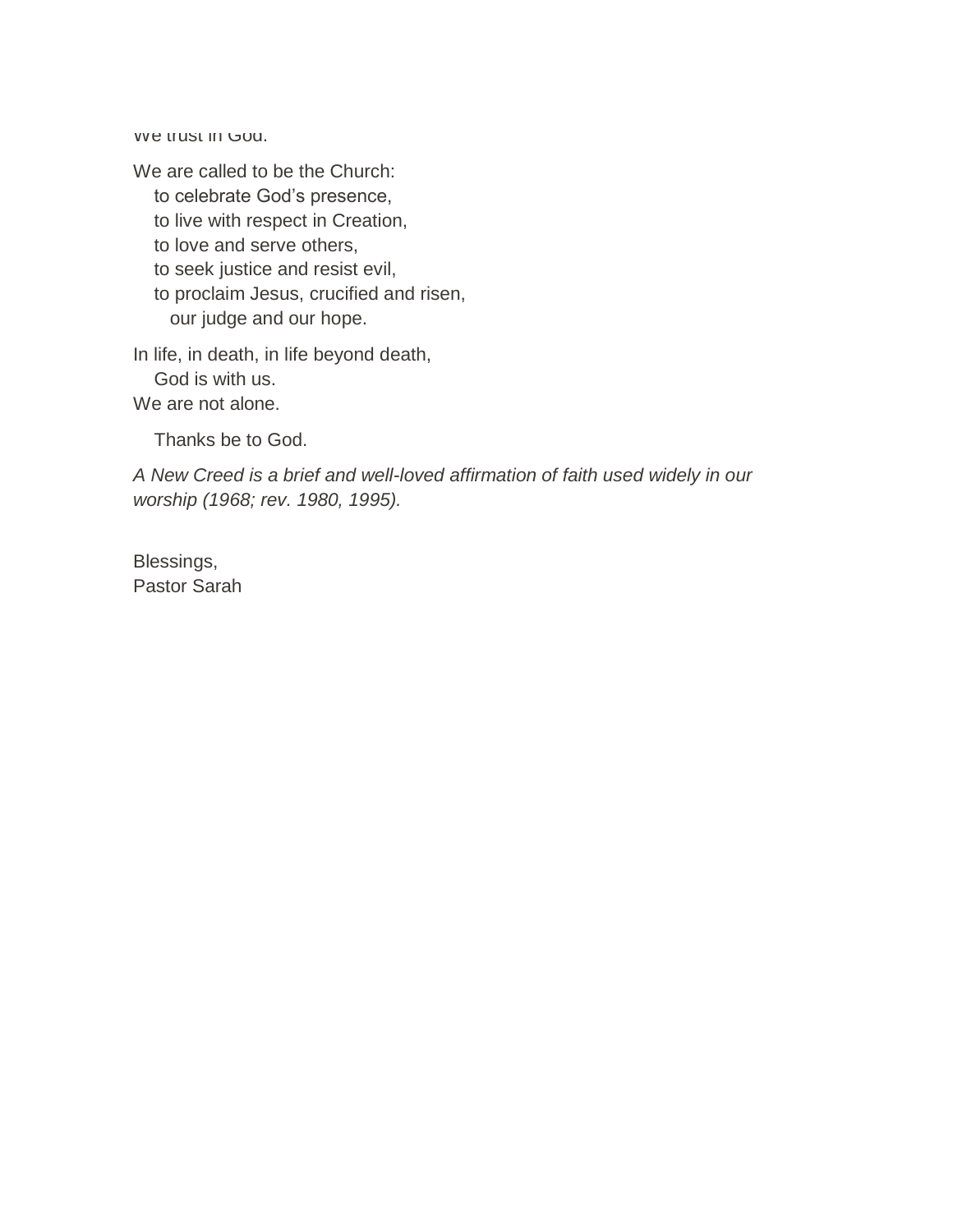

### Are you ready to get back to the people and activities you love?

Your vaccination brings us one day closer to controlling the pandemic and reopening Church.

**Get your vaccine ASAP!** Register at ourshot.in.gov or call 211.

### **THIS SUNDAY**

### **Sunday Adult Education, 9:30 a.m.**

**Patio Psalms and Prayers –** On Sundays in June, grab your lawn chair and join us on the patio for an outdoor gathering time for faith formation. We will gather at 9:30, open with a welcome, read and reflect on a Psalm (beginning with Psalm 1 on June 6), share joys and concerns, and then close with prayer and the Lord's Prayer. We will wrap up by 10:15. Please join us for this time of reflection and connection.

### **Sunday Worship, 11AM (YouTube, FaceBook, Dial In)**

**Scripture:** Mark 3: 20-35 **Sermon:** "By Whose Power" (Pastor Carol Sowle preaching)

**Coffee Hour via Zoom at 12:00PM**

### **Thank You for Your Support of First Congregational UCC**

Please continue supporting the mission and ministries of your local church by mailing a check to the church or through online donations at <http://www.fcindy.org/online-giving/>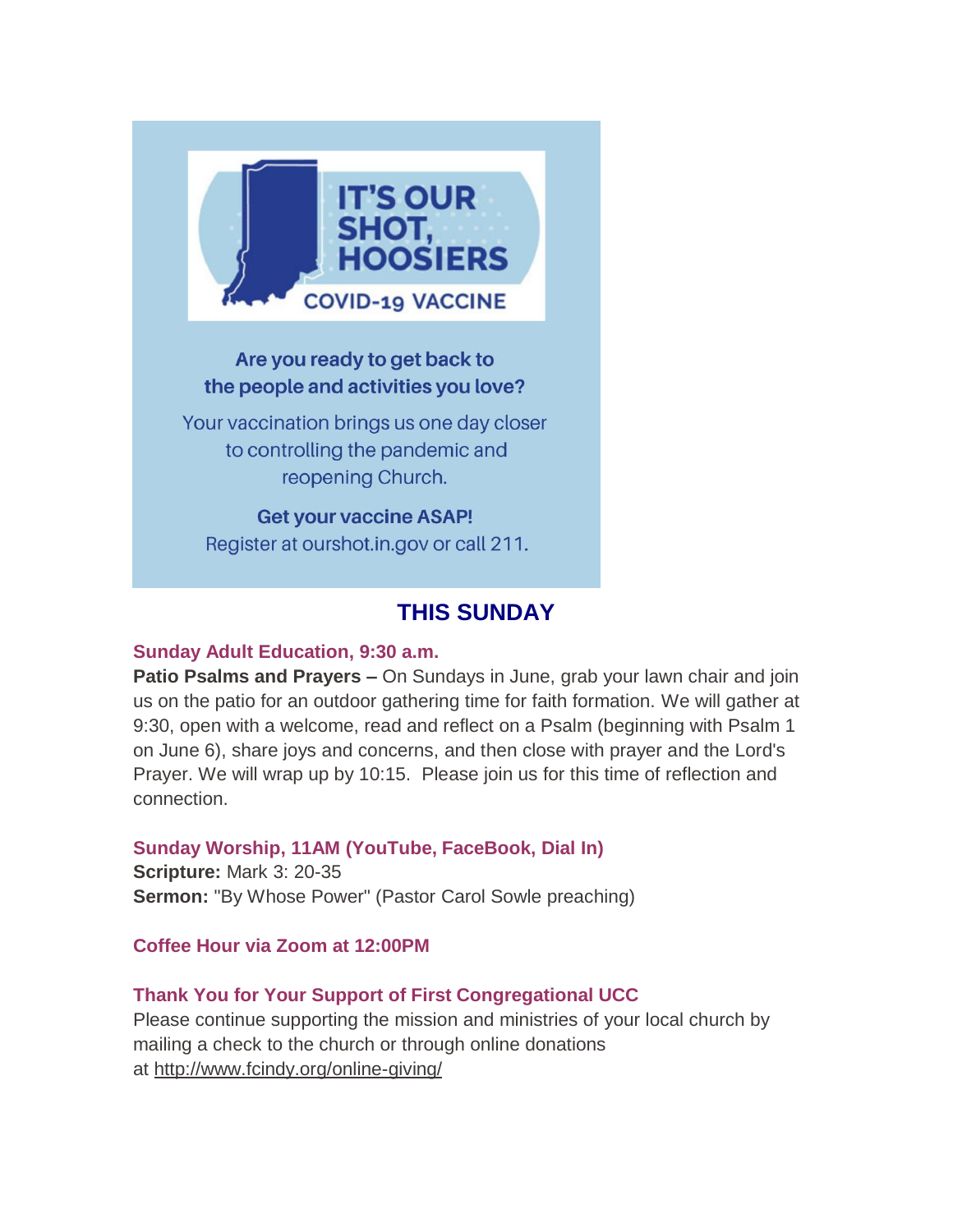### **THIS WEEK AT FC**

### **How to Access our Zoom Gatherings**

[https://us04web.zoom.us/j/9264494206?pwd=dmtWbWE5UXRBTk5pcHZlYlB0aEF](https://us04web.zoom.us/j/9264494206?pwd=dmtWbWE5UXRBTk5pcHZlYlB0aEFVUT09) [VUT09](https://us04web.zoom.us/j/9264494206?pwd=dmtWbWE5UXRBTk5pcHZlYlB0aEFVUT09)

Meeting ID: 926 449 4206Password: 7171

If you click on the URL, you should not need to enter in the Meeting ID and Password.

To dial in by phone: +1 312 626 6799, Meeting ID 926 449 4206, Password 7171.

### **TODAY!**

- **Men's Lunch at 1:00 p.m. -** For more information, please contact Dick Clough at (317) 872-3910 or Randy Walker at (317) 796-2081.
- **Spiritual Support Group at 5:00 p.m. (Zoom) -** This group openly invites anyone seeking spiritual care concerning well being. Contact Pastor Sarah at [pastorsarah@fcindy.org,](mailto:pastorsarah@fcindy.org) or 386-478-9012.

### **Food Drive & Fellowship! 1st Saturday of the Month – June 5, 10-noon**

Our food donations to the Northside Pantry are helping to fight hunger needs, and the Pantry is very grateful that we are doing this – in 2021 we have already contributed over 1600 lbs of food and supplies! And our greatest gift – the ability to spend a few minutes of in-person fellowship with those that are there!

### **Vespers (Outdoor/Zoom) on Tuesdays from 7:00 - 7:30 p.m.**

Join us for a time of togetherness, Scripture, and sharing of joys and concerns. When weather conditions allow, Vespers will be outdoors at the church at 7 pm. Please bring a lawn chair and wear a mask. We will also try to connect to Zoom for those unable to attend in person. We will NOT meet outdoors if the temperature is below 50 degrees, it's raining, or winds are greater than 20 mph; you can join us on Zoom.

**Pastor Sarah Vacation -** While Pastor Sarah is away on vacation June 4 – 11, Pastor Carol may be reached for Pastoral Care needs at (317) 496-9732 or [casowle@gmail.com.](mailto:casowle@gmail.com)

**Technical Difficulties Resolved -** I am happy to report that my church email is up and running again. Please resume emailing me at [shannon@fcindy.org.](mailto:shannon@fcindy.org) - Shannon Abbott, Office Admin.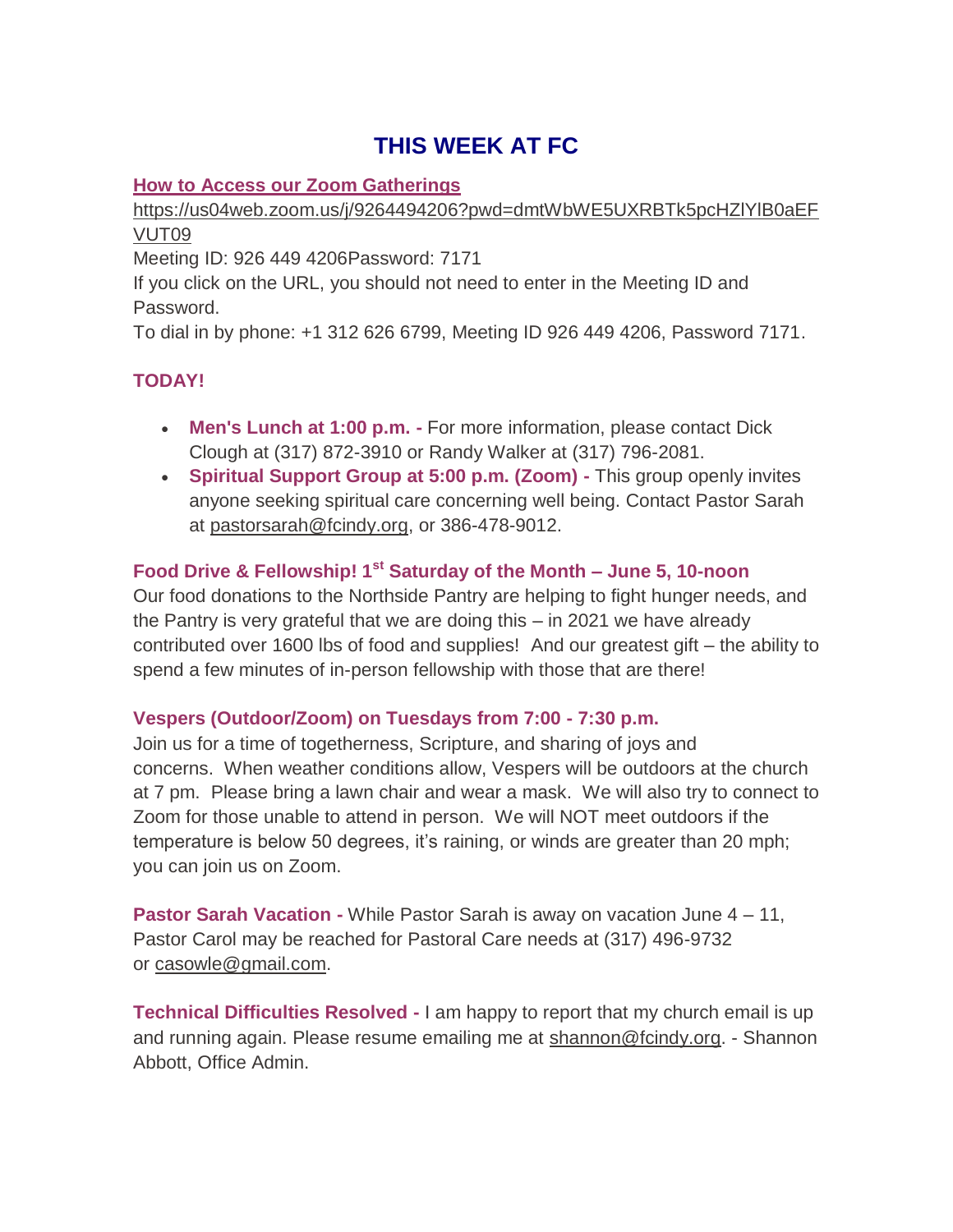**Covenant Outreach** continues through August in support of our W.I.S.E. for Mental Health covenant. Kudos to our Mental Health Team for their efforts in advocating for mental health in both our church family and in our wider community! Check out the ministries of the Julian Center (shelter and support for victims of domestic violence), the Trevor Project (mental and emotional help for LGBTQ youth and young adults), and the UCC Mental Health Network. Generous contributions from our congregation are greatly appreciated to support these ministries. Please donate either online or with a check sent to the church designated "Covenant Outreach".

**The Mental Health Team** is seeking new members who want to become part of the team. If interested or have questions, contact Sandy Wood@ [csjlwood@att.net](mailto:csjlwood@att.net) or 317-225-6206.

### **COMING SOON**

**Fun at First! BYO Picnic & Games – POSTPONED UNTIL THE FALL** In the June Colony, Care & Connections scheduled a "Fun at First!" event for Sunday, June 13, 5-7; it was a BYO picnic & games event. We have decided to postpone this event until later this summer or fall.

**Please click** [HERE](https://mcusercontent.com/7a2e4c501545b6d78729a64a1/files/d48f69d7-e688-a3ac-b0c2-00c4dfd79cda/June_Colony_2021.01.pdf) **[t](https://mcusercontent.com/7a2e4c501545b6d78729a64a1/files/d48f69d7-e688-a3ac-b0c2-00c4dfd79cda/June_Colony_2021.01.pdf)o view the June Colony with more information and events happening this month!**

### **CONNECTION & SUPPORT**

**FC Facebook page** (click **[here](https://www.facebook.com/FirstCongregationalUCCIndy/)**)

"**First Congregational Indy Fellowship**" group on Facebook (click **[here](https://www.facebook.com/groups/521333455186422/)**).

#### **Pastoral Care**

While Pastor Sarah is away on vacation June 4 – 11, Pastor Carol may be reached for Pastoral Care needs at (317) 496-9732 or [casowle@gmail.com.](mailto:casowle@gmail.com) After June 11th, Pastor Sarah may be reached at (386) 478-9012 or [pastorsarah@fcindy.](mailto:pastorsarah@fcindy.org)

### **Pastor Sarah's Sabbath Days: Mondays & Saturdays**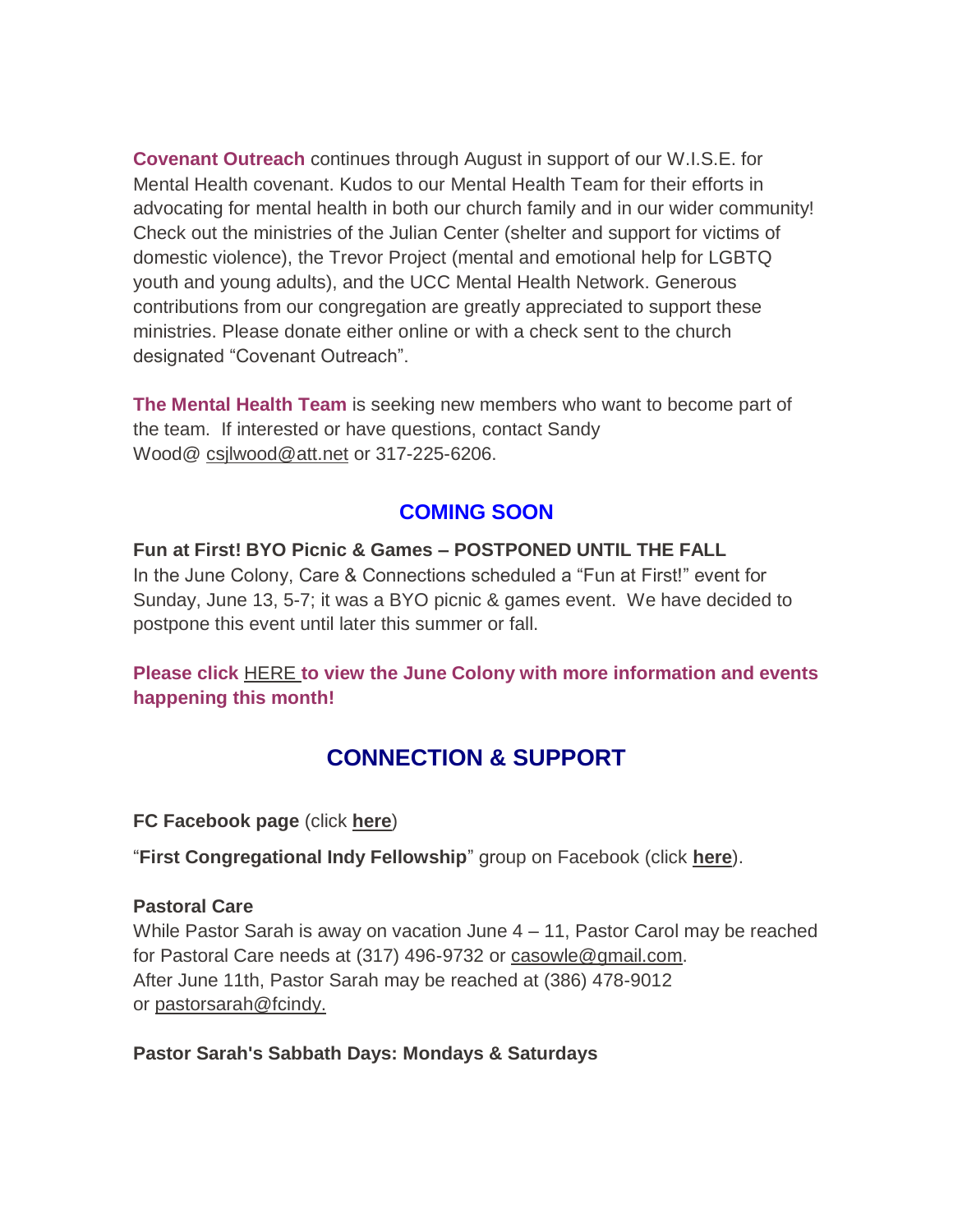The congregation covenant with Pastor Sarah to provide  $\angle$  days per week for personal rest and family renewal. On Mondays and Saturdays, Pastor Sarah is not available unless it is a pastoral emergency. Thank you for honoring this sacred gift of Sabbath time for our Pastor and her family.

### **Additional Church Support Contacts**

Pastoral Care Associate: Pastor Carol [\(casowle@gmail.com\)](mailto:casowle@gmail.com) Office Administrator: Shannon [\(shannon@fcindy.org\)](mailto:shannon@fcindy.org) Lead Councilor: Larry Eckel [\(lspeckel@comcast.net\)](mailto:lspeckel@comcast.net) (Senior Councilors: Steve Coomer, Larry Eckel, Alice Rutherford)

### **Mental Health Support:**

- **Substance Abuse and Mental Health Services Administration's Disaster Distress Helpline:** 1-800-985-5990, or text "TalkWithUs" to 66746.
- **National Suicide Prevention Hotline**: 1-800-273-TALK (8255) (press 1 for veterans, 2 for Spanish)
- **National Alliance on Mental Illness (NAMI)** Information HelpLine provides information and referral services. 1-800-950-NAMI (6264) and [www.nami.org.](http://www.nami.org/)
- **The Trevor Project hotline** offers support for LGBTQIA+ youth and families struggling with mental health challenges at 1-866-4-U-TREVOR (488-7386) and [www.theTrevorProject.org](http://www.thetrevorproject.org/)

**Members in Need Fund -** The Members in Need Fund is available to support financial needs for any of our church family who find themselves in need. To request funds for you or your family, please contact Pastor Sarah by email [pastorsarah@fcindy.org](mailto:pastorsarah@fcindy.org) or cell (386) 478-9012.

### **FC Covid Protocols:**

As of June 1, the building is open for in-person gatherings. Recommended areas to use are the Parlor, the Library, and the Mayflower Room. Protocols to be followed: Sign-in sheet, social distancing and wearing of masks.

The target date for in-person worship in the sanctuary is August 1, contingent upon directives or changes in health and safety guidelines stipulated by Marion County or the State. Protocols to be observed will be determined closer to August 1.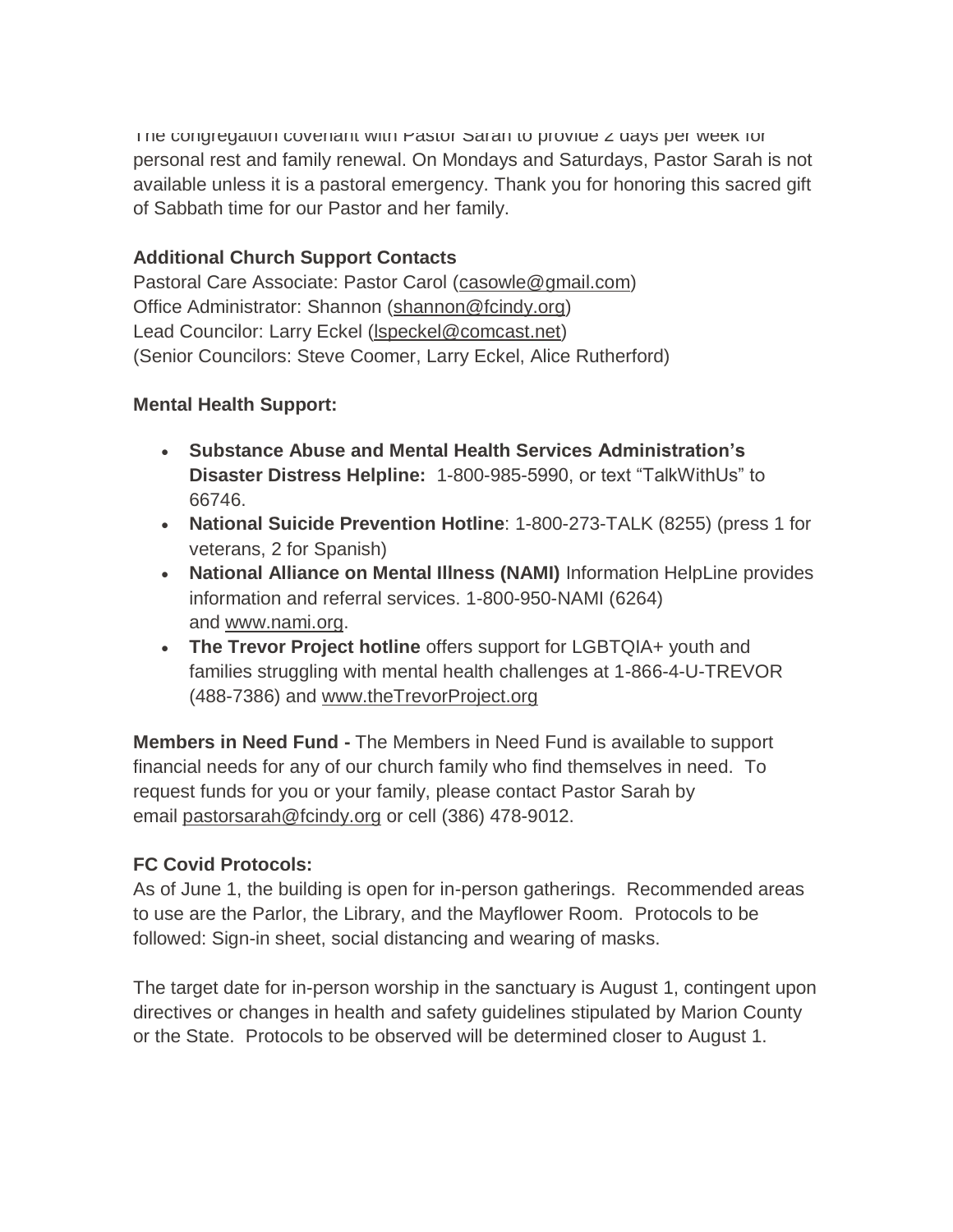### **THIS WEEK AT FIRST CONGREGATIONAL**

### **3 Ways to Connect for Worship**

#### *YOUTUBE*

<https://www.youtube.com/channel/UCWV9wqAvPiUKSkEbjaV6Zpw>

- YouTube Live broadcasts at 11am..
- Use this option for live interacting and messaging. You must have or create a user account and be logged in to message live.

#### *FACE BOOK*

[https://www.facebook.com/pg/FirstCongregationalUCCIndy/posts/?ref=page\\_int](https://www.facebook.com/pg/FirstCongregationalUCCIndy/posts/?ref=page_internal) [ernal](https://www.facebook.com/pg/FirstCongregationalUCCIndy/posts/?ref=page_internal)

- The video will be posted at 11am.
- This is for viewing only. For live interacting and commenting, please use the YouTube option.

### *DIAL-IN*

- Dial **317-204-3862**
- Landline is preferred for clarity.
- If calling with a smart phone, setting your cellular setting to Wi-Fi calling will be clearer.

#### **How to Access our Zoom Gatherings**

[https://us04web.zoom.us/j/9264494206?pwd=dmtWbWE5UXRBTk5pcHZlYlB0](https://us04web.zoom.us/j/9264494206?pwd=dmtWbWE5UXRBTk5pcHZlYlB0aEFVUT09) [aEFVUT09](https://us04web.zoom.us/j/9264494206?pwd=dmtWbWE5UXRBTk5pcHZlYlB0aEFVUT09) Meeting ID: 926 449 4206 Password: 7171 If you click on the URL, you should not need to enter in the Meeting ID and Password.

To dial in by phone: +1 312 626 6799, Meeting ID 926 449 4206, Password 7171.

### **Weekly Calendar**

| <b>Thursday, June 3</b> | $1:00$ p.m. | Men's Lunch                    |
|-------------------------|-------------|--------------------------------|
| <b>Thursday, June 3</b> | $5:00$ p.m. | <b>Spiritual Support Group</b> |